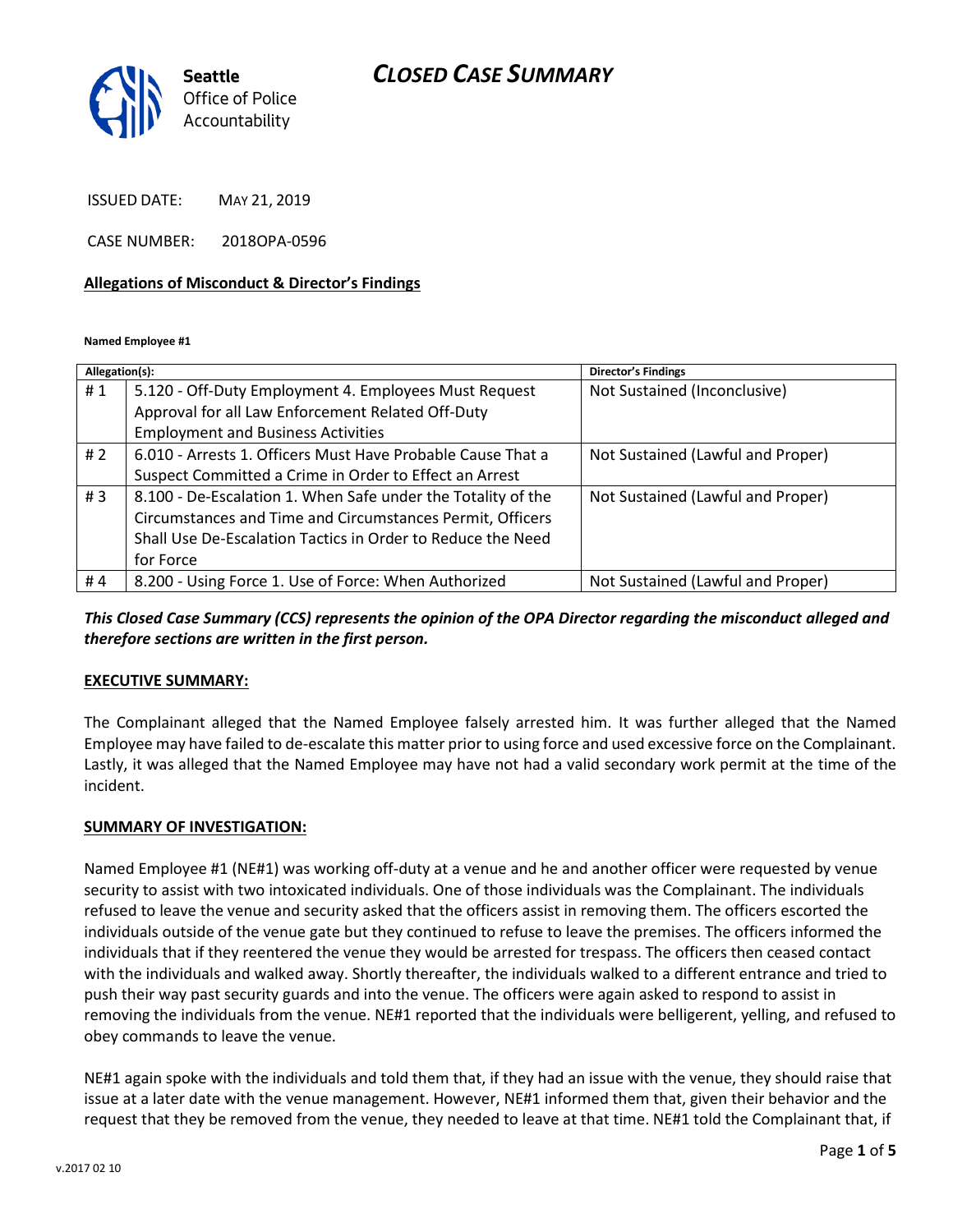

## *CLOSE CASE SUMMARY*

OPA CASE NUMBER: 2018OPA-0596

he did not do so, he would be arrested for trespassing. When the Complainant refused to comply, he was told that he was under arrest and was taken into custody.

The Complainant later sent a letter to OPA alleging that he was falsely arrested by NE#1. He denied engaging in any criminal behavior and stated that, at the time he was arrested, he was simply expressing his First Amendment rights. He told OPA that he was wrongfully evicted from the venue and, when he tried to get an explanation for why this occurred, he was then arrested. He stated that he was then "paraded" him through the venue in order to retaliate against him. Based on the Complainant's complaint, this investigation ensued.

### **ANALYSIS AND CONCLUSIONS:**

### **Named Employee #1 - Allegations #1** *5.120 - Off-Duty Employment 4. Employees Must Request Approval for all Law Enforcement Related Off-Duty Employment and Business Activities*

As part of its investigation, OPA conducted a search to determine whether NE#1 had a valid secondary work permit for the date in question. SPD Policy 5.120-POL-4 requires such a permit prior to an officer engaging in off-duty employment. SPD Human Resources informed OPA that no permit could be located.

During NE#1's OPA interview, he was asked whether he had a permit for the date in question. He told OPA that he did have a permit and that he submitted this permit to his Sergeant for approval. OPA also interviewed the Sergeant. The Sergeant stated that he had no recollection of NE#1 giving him the permit in question. The Sergeant said that, had he received the form, he would have forwarded it to the Lieutenant. The Sergeant told OPA that he did not keep copies of the forms and just sent them on and, as such, he could not conclusively verify whether or not he received it in this case.

Ultimately, there is insufficient evidence in the record to prove or disprove whether or not NE#1 had a secondary work permit during this incident. As such, I recommend that this allegation be Not Sustained – Inconclusive.

Recommended Finding: **Not Sustained (Inconclusive)**

### **Named Employee #1 - Allegation #2**

## *6.010 - Arrests 1. Officers Must Have Probable Cause That a Suspect Committed a Crime in Order to Effect an Arrest*

SPD Policy 6.010-POL-1 requires that officers have probable cause to believe that a suspect committed a crime when effectuating an arrest. Stated differently, where an arrest is not supported by probable cause, it violates law and Department policy.

Based on OPA's review of the evidence, which included the documentation of this incident, the video provided by the Complainant, and witness statements, OPA finds that there was probable cause supporting the arrest of the Complainant. Most notably, the evidence indicated that venue staff requested that the Complainant be removed from the location and that he was directed to leave by NE#1. The evidence further reflected that the Complainant initially refused to do so and later tried to regain access to the venue. At that time, the Complainant was again asked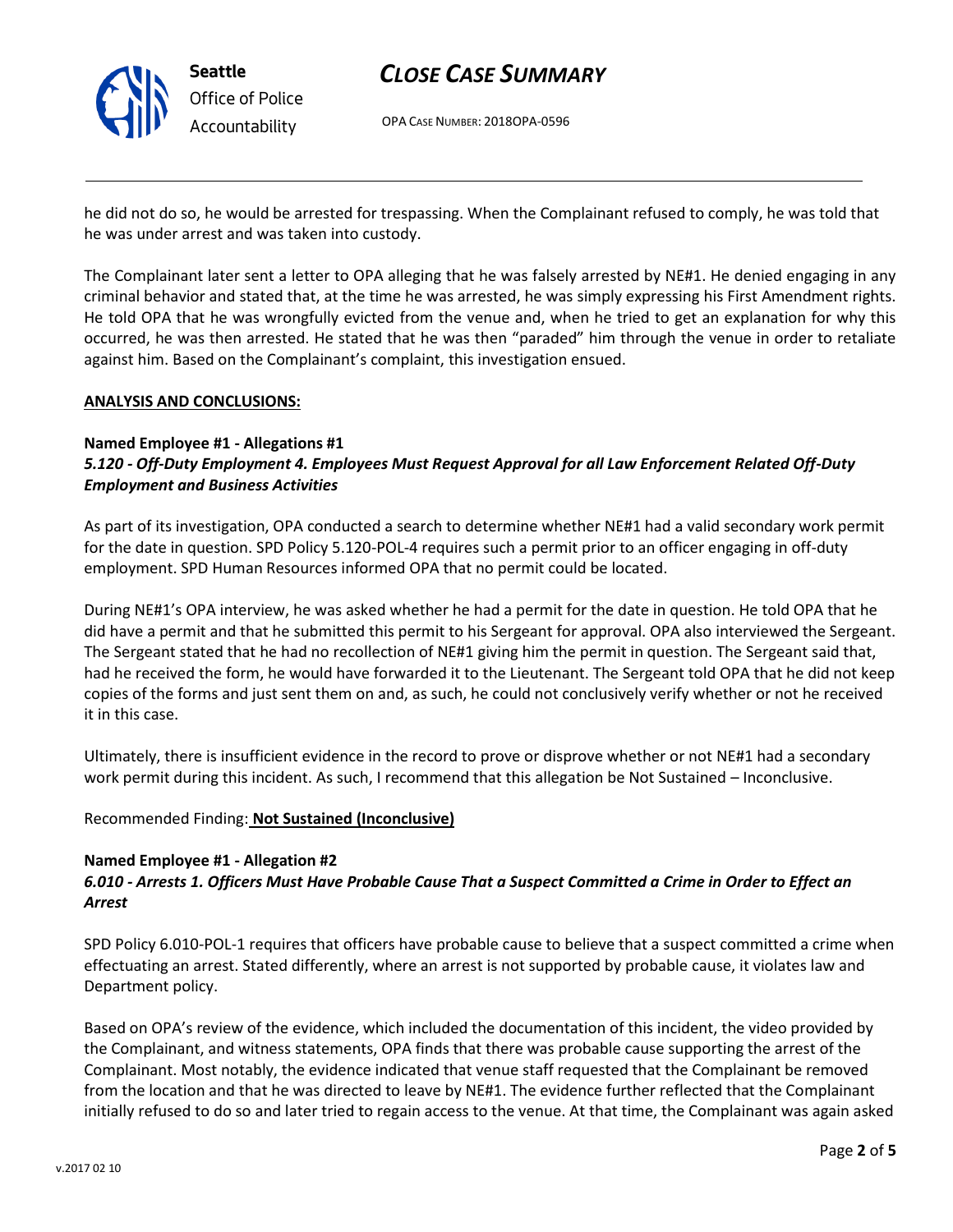

## *CLOSE CASE SUMMARY*

OPA CASE NUMBER: 2018OPA-0596

to leave and, when he did not, he was arrested. At that time, it was appropriate to take that law enforcement action.

In reaching this finding, OPA notes that the Seattle City Attorney's Office independently chose to file criminal trespass charges against the Complainant, thus determining that probable cause existed for his arrest. While no resisting arrest or obstruction charge was filed, that does not undercut the legal authority for the arrest. Moreover, that the trespass charge was later dismissed does not, standing alone, vitiate the probable cause for the arrest.

While the Complainant may disagree with the venue's request that officers remove him from the location, NE#1 was entitled to rely on this request and enforce the trespass. Lastly, there is insufficient evidence establishing that the Complainant's arrest was based solely on his statements to NE#1 or on the Complainant's demeanor. Instead, it was premised on the Complainant's conduct and repeated refusals to leave the venue.

For the above reasons, I recommend that this allegation be Not Sustained – Lawful and Proper.

## Recommended Finding: **Not Sustained (Lawful and Proper)**

### **Named Employee #1 - Allegation #3**

## *8.100 - De-Escalation 1. When Safe under the Totality of the Circumstances and Time and Circumstances Permit, Officers Shall Use De-Escalation Tactics in Order to Reduce the Need for Force*

"De-escalation tactics and techniques are actions used by officers, when safe and without compromising law enforcement priorities, that seek to minimize the likelihood of the need to use force during an incident and increase the likelihood of voluntary compliance." (SPD Policy 8.100-POL-1.)

The policy further instructs that: "When safe and feasible under the totality of circumstances, officers shall attempt to slow down or stabilize the situation so that more time, options and resources are available for incident resolution." (*Id*.) Officers are also required, "when time and circumstances permit," to "consider whether a subject's lack of compliance is a deliberate attempt to resist or an inability to comply based on factors" such as "mental impairment…drug interaction…[and/or] behavioral crisis." (*Id*.) These mental and behavioral factors should be balanced by the officer against the facts of the incident "when deciding which tactical options are the most appropriate to bring the situation to a safe resolution." (*Id*.)

The policy gives several examples of de-escalation, which include: mitigating the immediacy of the threat to give officers time to use extra resources and to call more officers or specialty units; and increasing the number of officers on scene to thus increase the ability to use less force. (*Id*.) Other examples of de-escalation include, but are not limited to:

- Placing barriers between an uncooperative subject and officers;
- Containing the threat;
- Decreasing exposure to the potential threat by using distance, cover and concealment;
- Avoidance of physical confrontation unless immediately necessary to protect someone or stop dangerous behavior;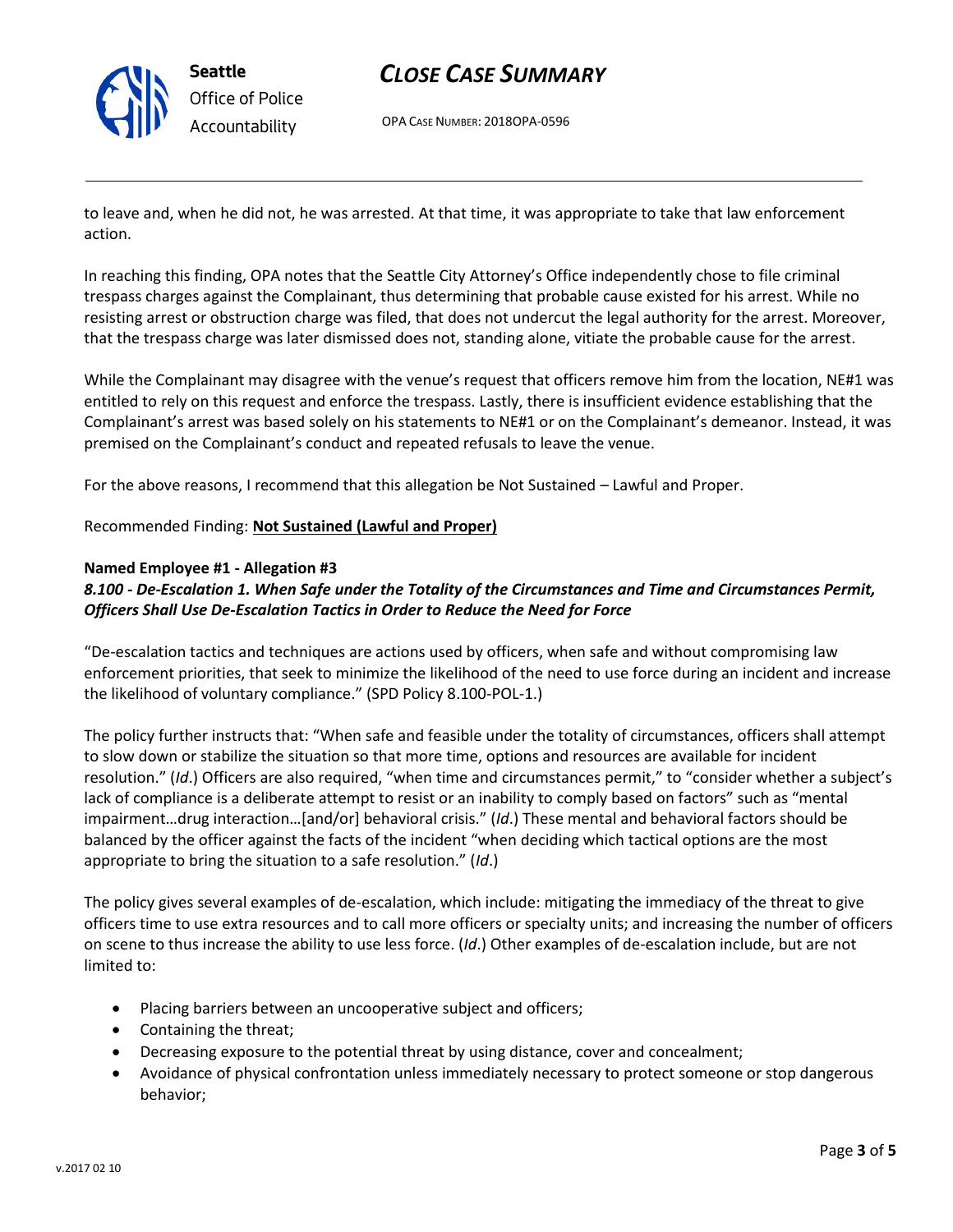

# *CLOSE CASE SUMMARY*

OPA CASE NUMBER: 2018OPA-0596

- Using verbal techniques, such as "Listen and Explain with Equity and Dignity" (LEED) to calm an agitated subject and promote rational decision making;
- Calling extra resources, including CIT officers and officers equipped with less-lethal tools; and
- Using "any other tactics and approaches that attempt to achieve law enforcement objectives by gaining the compliance of the subject.

(*Id*.) De-escalation is inarguably a crucial component of the Department's obligations under the Consent Decree; however, it is not purposed to act as an absolute bar to enforcing the law when necessary. That being said, where officers fail to fully de-escalate and instead act in a manner that increases the need for force and the level of force used, such conduct is inconsistent with the Department's policy and expectations.

NE#1 explained that he attempted to reason with the Complainant for a sustained period of time in an attempt to gain his voluntary compliance. This is supported by witness accounts. However, these de-escalation efforts were unsuccessful, and the Complainant continued to refuse to leave the premises. NE#1 explained that, at the time he made the decision to effectuate the Complainant's arrest and to use force to do so, he believed that further deescalation was no longer safe or feasible.

Based on OPA's review of the record, I agree that, at the time force was used, further de-escalation was not safe or feasible. I further find that there is insufficient evidence in the record to establish that NE#1 escalated this incident by his acts or statements. As such, I recommend that this allegation be Not Sustained – Lawful and Proper.

## Recommended Finding: **Not Sustained (Lawful and Proper)**

## **Named Employee #1 - Allegations #4** *8.200 - Using Force 1. Use of Force: When Authorized*

SPD Policy 8.200(1) requires that force used by officers be reasonable, necessary and proportional. Whether force is reasonable depends "on the totality of the circumstances" known to the officers at the time of the force and must be balanced against "the rights of the subject, in light of the circumstances surrounding the event." (SPD Policy 8.200(1).) The policy lists a number of factors that should be weighed when evaluating reasonableness. (*See id*.) Force is necessary where "no reasonably effective alternative appears to exist, and only then to the degree which is reasonable to effect a lawful purpose." (*Id*.) Lastly, the force used must be proportional to the threat posed to the officer. (*Id*.)

Based on OPA's review of the video, at the time of arrest, NE#1 grabbed hold of the Complainant's arm and forcefully pulled the Complainant towards him. He then told hold of both of the Complainant's arms and placed him into handcuffs.

At his OPA interview, NE#1 stated that he only used de minimis force during the arrest. NE#1 explained that he believed that the force was appropriate given the Complainant's refusal to comply with the direction to leave the venue and his belligerent behavior. He explained that he pulled the Complainant's arm in order to handcuff him, but that the Complainant was non-compliant. NE#1 stated that the force used permitted him to safely take the Complainant into custody.